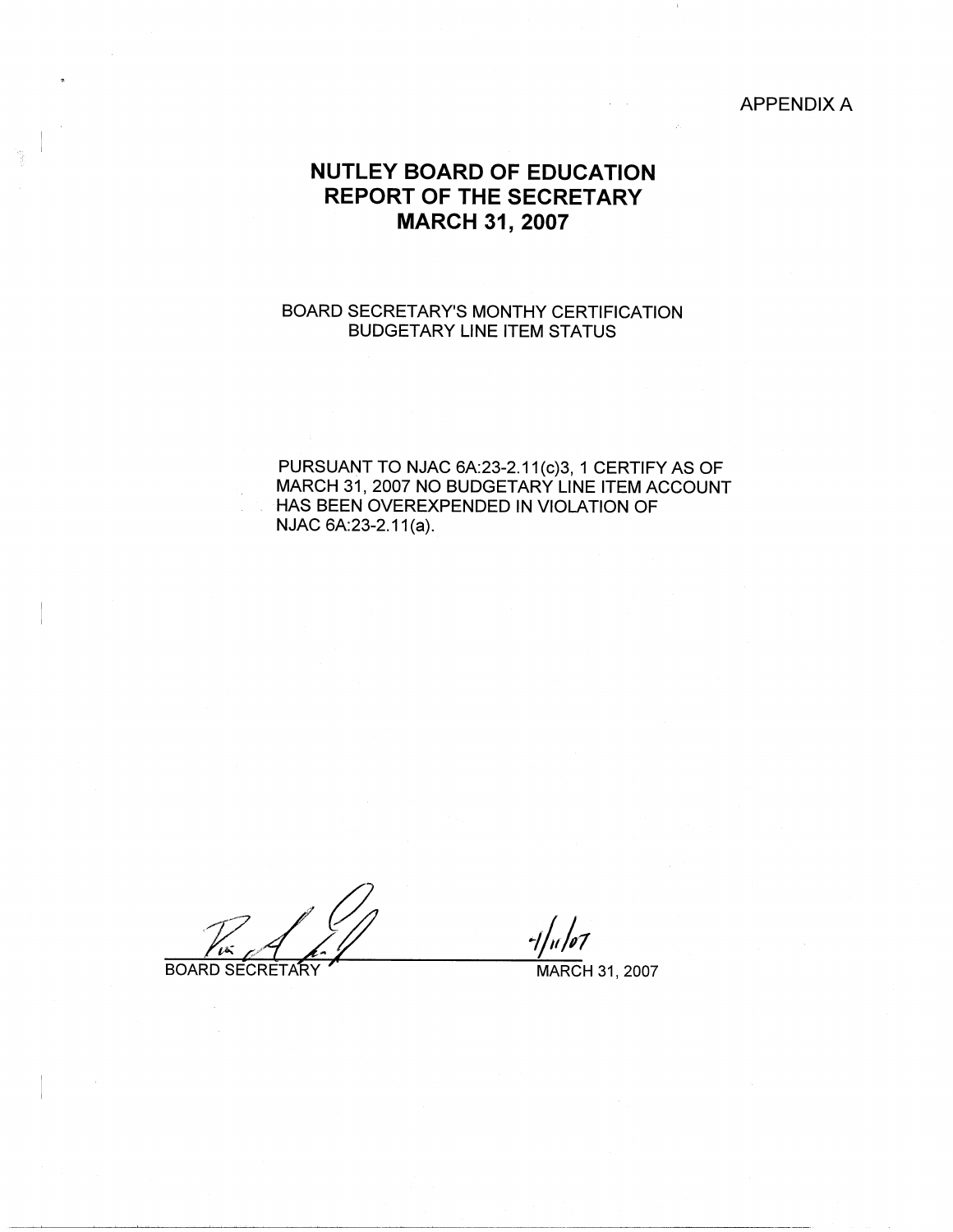$\pm$ 

**Starting date 7/1/2006 Ending date 3/31/2007 Fund: 10 GENERAL CURRENT EXPENSE** 

| <b>Assets:</b> | <b>Assets and Resources</b>                 |                   |                 |
|----------------|---------------------------------------------|-------------------|-----------------|
| 101            | Cash in bank                                |                   | \$2,854,499.65  |
| $102 - 106$    | Cash Equivalents                            |                   | \$3,900.00      |
| 111            | Investments                                 |                   | \$0.00          |
| 116            | Capital Reserve Account                     |                   | \$105,148.20    |
| 121            | Tax levy Receivable                         |                   | \$0.00          |
|                | Accounts Receivable:                        |                   |                 |
| 132            | Interfund                                   | \$1,734.85        |                 |
| 141            | Intergovernmental - State                   | \$123,362.12      |                 |
| 142            | Intergovernmental - Federal                 | \$0.00            |                 |
| 143            | Intergovernmental - Other                   | (\$7,981.54)      |                 |
| 153, 154       | Other (net of estimated uncollectable of \$ | \$114,318.39      | \$231,433.82    |
|                | Loans Receivable:                           |                   |                 |
| 131            | Interfund                                   | \$0.00            |                 |
| 151, 152       | Other (Net of estimated uncollectable of \$ | \$0.00            | \$0.00          |
|                | <b>Other Current Assets</b>                 |                   | \$0.00          |
|                | <b>Resources:</b>                           |                   |                 |
| 301            | <b>Estimated revenues</b>                   | \$46,697,423.00   |                 |
| 302            | Less revenues                               | (\$34,535,158.57) | \$12,162,264.43 |
|                | <b>Total assets and resources</b>           |                   | \$15,357,246.10 |
|                | <b>Liabilities and fund equity</b>          |                   |                 |
|                | <b>Liabilities:</b>                         |                   |                 |
| 411            | Intergovernmental accounts payable - state  |                   | \$0.00          |
| 421            | Accounts payable                            |                   | \$37,237.25     |
| 431            | Contracts payable                           |                   | \$0.00          |
| 451            | Loans payable                               |                   | \$0.00          |
| 481            | Deferred revenues                           |                   | \$0.00          |
|                | Other current liabilities                   |                   | \$354,893.34    |
|                | <b>Total liabilities</b>                    |                   | \$392,130.59    |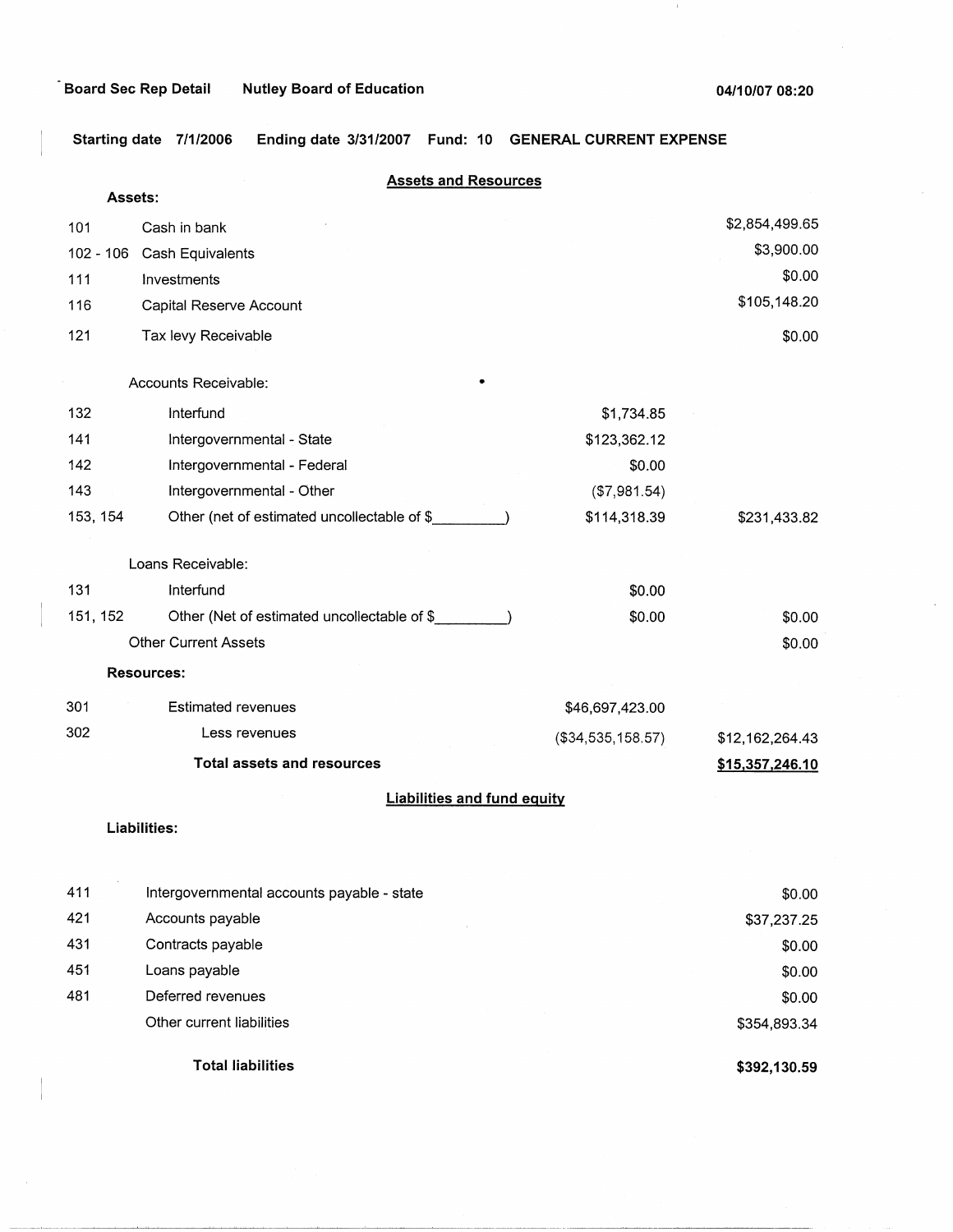**Starting date 7/1/2006 Ending date 3/31/2007 Fund: 10 GENERAL CURRENT EXPENSE** 

#### **Fund Balance:**

Appropriated:

| 753,754         | Reserve for encumbrances          |                                                        |                      | \$12,891,214.93  |                 |
|-----------------|-----------------------------------|--------------------------------------------------------|----------------------|------------------|-----------------|
| 761             | Capital reserve account - July    |                                                        |                      | \$96,659.91      |                 |
| 604             | Add: Increase in capital reserve  |                                                        |                      | \$0.00           |                 |
| 307             |                                   | Less: Budgeted w/d from capital reserve eligible costs |                      | \$0.00           |                 |
| 309             |                                   | Less: Budgeted w/d from capital reserve excess costs   |                      | \$0.00           | \$96,659.91     |
| 762             | Adult education programs          |                                                        |                      | \$0.00           |                 |
| 751,752,76x     | Other reserves                    |                                                        |                      | \$0.00           |                 |
| 601             | Appropriations                    |                                                        | \$48,000,840.51      |                  |                 |
| 602             | Less: Expenditures                | $($ \$34,355,061.24)                                   |                      |                  |                 |
|                 | Encumbrances                      | $(\$12,891,214.93)$                                    | $($ \$47,246,276.17) | \$754,564.34     |                 |
|                 | Total appropriated                |                                                        |                      | \$13,742,439.18  |                 |
| Unappropriated: |                                   |                                                        |                      |                  |                 |
| 770             | Fund balance, July 1              |                                                        |                      | \$2,240,778.68   |                 |
| 303             | Budgeted fund balance             |                                                        |                      | (\$1,018,102.35) |                 |
|                 | Total fund balance                |                                                        |                      |                  | \$14,965,115.51 |
|                 | Total liabilities and fund equity |                                                        |                      |                  | \$15,357,246.10 |

# **Recapitulation of Budgeted Fund Balance:**

|                                    | <b>Budgeted</b>   | <b>Actual</b>     | Variance             |
|------------------------------------|-------------------|-------------------|----------------------|
| Appropriations                     | \$48,000,840.51   | \$47,246,276.17   | \$754,564.34         |
| Revenues                           | (\$46,697,423.00) | (\$34,535,158.57) | (\$12,162,264.43)    |
| Subtotal                           | \$1,303,417.51    | \$12,711,117.60   | (\$11,407,700.09)    |
| Change in capital reserve account: |                   |                   |                      |
| Plus - Increase in reserve         | \$0.00            | \$8,488.29        | (\$8,488.29)         |
| Less - Withdrawal from reserve     | \$0.00            | \$0.00            |                      |
| Subtotal                           | \$1,303,417.51    | \$12,719,605.89   | $($ \$11,416,188.38) |
| Less: Adjustment for prior year    | (\$285,315.16)    | (\$285,315.16)    |                      |
| Budgeted fund balance              | \$1,018,102.35    | \$12,434,290.73   | (\$11,416,188.38)    |
|                                    |                   |                   |                      |

 $\mathbb{Z}$ 

Prepared and submitted by :

Board Secretary **Date** 

107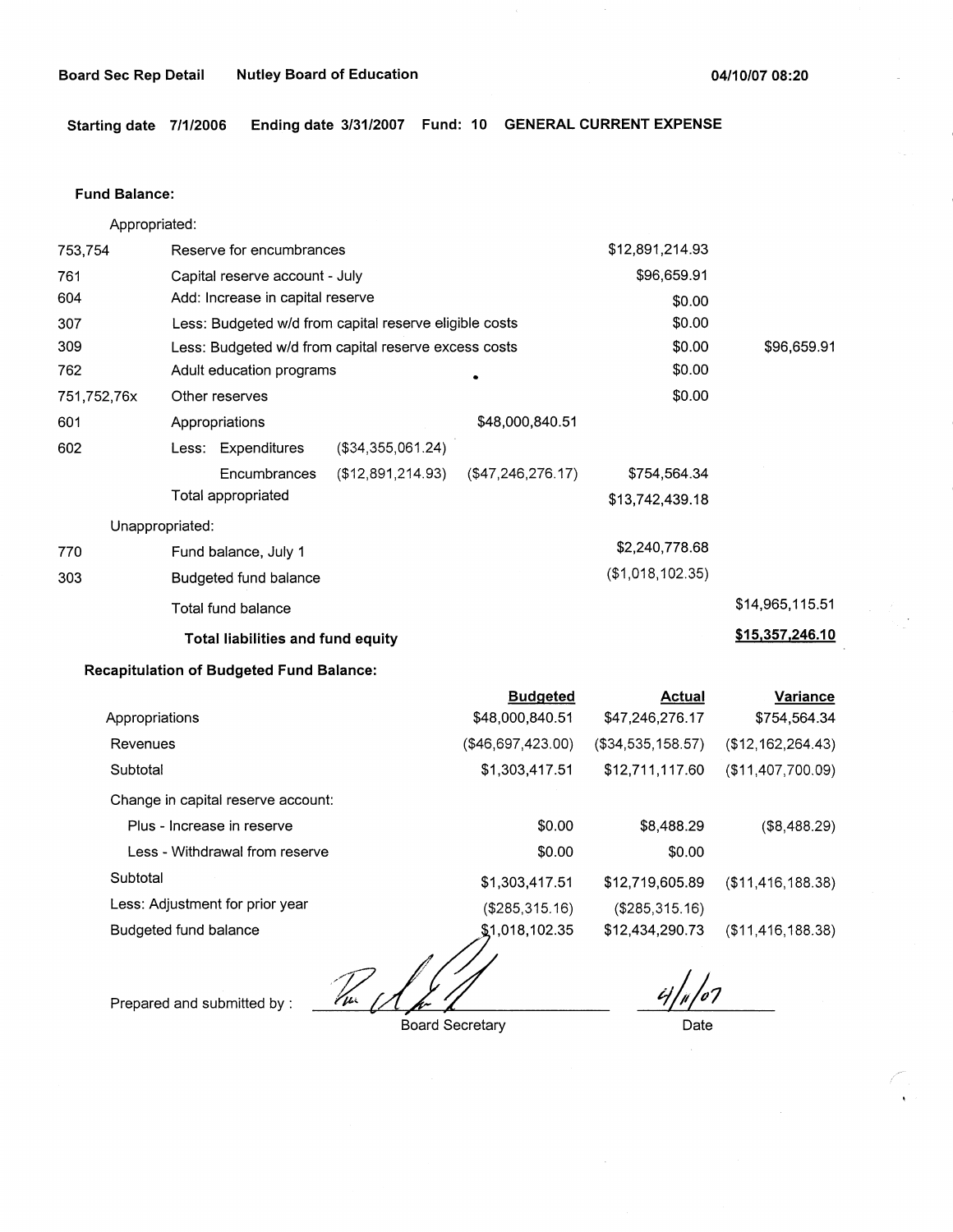مستطيعات

 $\tau \to \tau$ 

 $\lambda$ 

**Starting date 7/1/2006 Ending date 3/31/2007 Fund: 20 SPECIAL REVENUE FUNDS** 

| Assets:  | <b>Assets and Resources</b>                 |                  |              |
|----------|---------------------------------------------|------------------|--------------|
|          |                                             |                  | \$454,762.31 |
| 101      | Cash in bank                                |                  | \$0.00       |
|          | 102 - 106 Cash Equivalents                  |                  | \$0.00       |
| 111      | Investments                                 |                  | \$0.00       |
| 116      | Capital Reserve Account                     |                  |              |
| 121      | Tax levy Receivable                         |                  | \$0.00       |
|          | Accounts Receivable:                        |                  |              |
| 132      | Interfund                                   | \$0.00           |              |
| 141      | Intergovernmental - State                   | \$694.07         |              |
| 142      | Intergovernmental - Federal                 | \$440.96         |              |
| 143      | Intergovernmental - Other                   | \$0.00           |              |
| 153, 154 | Other (net of estimated uncollectable of \$ | \$0.00           | \$1,135.03   |
|          | Loans Receivable:                           |                  |              |
| 131      | Interfund                                   | \$0.00           |              |
| 151, 152 | Other (Net of estimated uncollectable of \$ | \$0.00           | \$0.00       |
|          | <b>Other Current Assets</b>                 |                  | \$0.00       |
|          | <b>Resources:</b>                           |                  |              |
| 301      | <b>Estimated revenues</b>                   | \$1,503,076.00   |              |
| 302      | Less revenues                               | (\$1,120,845.55) | \$382,230.45 |
|          | <b>Total assets and resources</b>           |                  | \$838,127.79 |
|          | <b>Liabilities and fund equity</b>          |                  |              |
|          | Liabilities:                                |                  |              |
|          |                                             |                  |              |
| 411      | Intergovernmental accounts payable - state  |                  | \$3,603.26   |
| 421      | Accounts payable                            |                  | \$29,982.64  |
| 431      | Contracts payable                           |                  | \$0.00       |
| 451      | Loans payable                               |                  | \$0.00       |
| 481      | Deferred revenues<br>уК,                    |                  | \$117,051.44 |
|          | Other current liabilities                   |                  | \$388.10     |
|          | <b>Total liabilities</b>                    |                  | \$151,025.44 |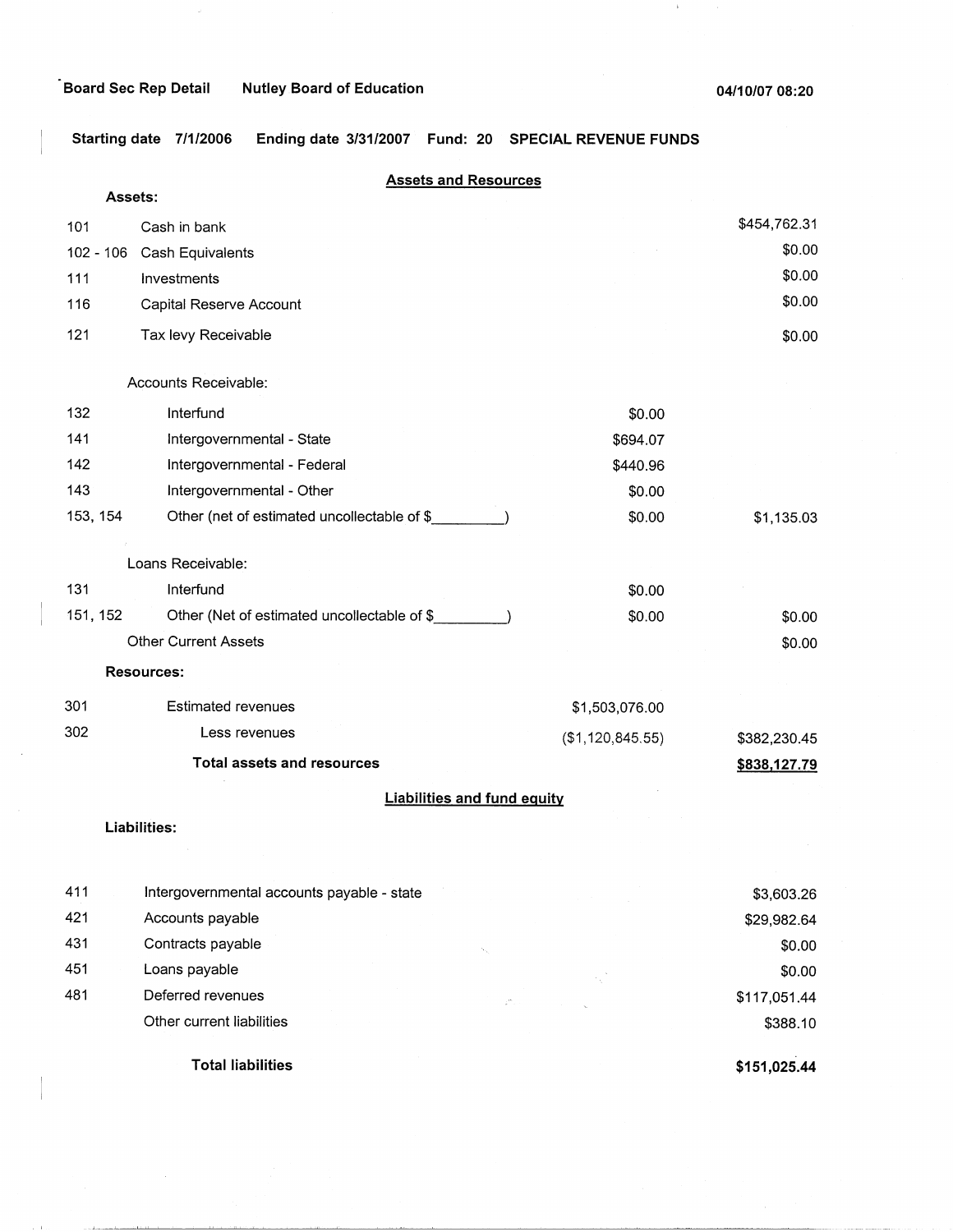**Starting date 7/1/2006 Ending date 3/31/2007 Fund: 20 SPECIAL REVENUE FUNDS** 

### **Fund Balance:**

Appropriated:

| 753,754         | Reserve for encumbrances                               |                   |                  | \$100,432.57   |              |
|-----------------|--------------------------------------------------------|-------------------|------------------|----------------|--------------|
| 761             | Capital reserve account - July                         |                   |                  | \$0.00         |              |
| 604             | Add: Increase in capital reserve                       |                   |                  | \$0.00         |              |
| 307             | Less: Budgeted w/d from capital reserve eligible costs |                   |                  | \$0.00         |              |
| 309             | Less: Budgeted w/d from capital reserve excess costs   |                   |                  | \$0.00         | \$0.00       |
| 762             | Adult education programs                               |                   |                  | \$0.00         |              |
| 751,752,76x     | Other reserves                                         |                   |                  | \$0.00         |              |
| 601             | Appropriations                                         |                   | \$1,842,950.22   |                |              |
| 602             | Less: Expenditures                                     | $($ \$989,092.58) |                  |                |              |
|                 | Encumbrances                                           | (\$100,432.57)    | (\$1,089,525.15) | \$753,425.07   |              |
|                 | Total appropriated                                     |                   |                  | \$853,857.64   |              |
| Unappropriated: |                                                        |                   |                  |                |              |
| 770             | Fund balance, July 1                                   |                   |                  | \$163,270.43   |              |
| 303             | Budgeted fund balance                                  |                   |                  | (\$330,025.72) |              |
|                 | Total fund balance                                     |                   |                  |                | \$687,102.35 |
|                 | <b>Total liabilities and fund equity</b>               |                   |                  |                | \$838,127.79 |

# **Recapitulation of Budgeted Fund Balance:**

|                                    | <b>Budgeted</b>  | Actual           | Variance       |
|------------------------------------|------------------|------------------|----------------|
| Appropriations                     | \$1,842,950.22   | \$1,089,525.15   | \$753,425.07   |
| Revenues                           | (\$1,503,076.00) | (\$1,120,845.55) | (\$382,230.45) |
| Subtotal                           | \$339,874.22     | (\$31,320.40)    | \$371,194.62   |
| Change in capital reserve account: |                  |                  |                |
| Plus - Increase in reserve         | \$0.00           | \$0.00           | \$0.00         |
| Less - Withdrawal from reserve     | \$0.00           | \$0.00           |                |
| Subtotal                           | \$339,874.22     | (\$31,320.40)    | \$371,194.62   |
| Less: Adjustment for prior year    | (\$9,848.50)     | (\$9,848.50)     |                |
| Budgeted fund balance              | \$330,025.72     | (\$41,168.90)    | \$371,194.62   |
|                                    |                  |                  |                |

Prepared and submitted by :

Board Secretary

 $4/1/07$ 

Date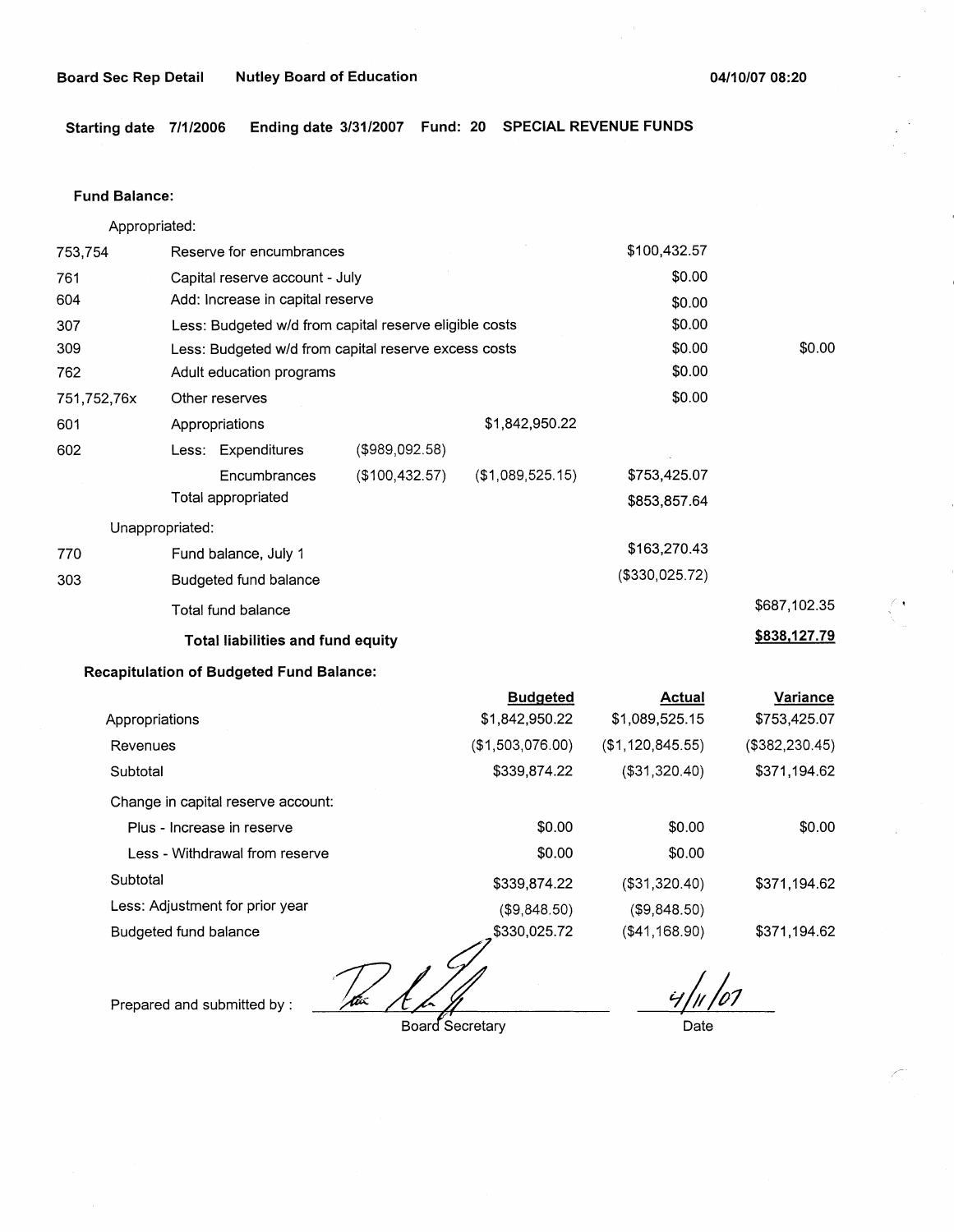# **Board Sec Rep Detail And Nutley Board of Education**

 $\cdot$ 

 $\mathbf{u}$ 

**Starting date 7/1/2006 Ending date 3/31/2007 Fund: 30 CAPITAL PROJECTS FUNDS** 

| Assets:     | <b>Assets and Resources</b>                 |                                    |                  |
|-------------|---------------------------------------------|------------------------------------|------------------|
|             |                                             |                                    | \$1,667,712.41   |
| 101         | Cash in bank                                |                                    | \$0.00           |
| $102 - 106$ | Cash Equivalents                            |                                    | \$0.00           |
| 111         | Investments                                 |                                    | \$0.00           |
| 116         | Capital Reserve Account                     |                                    |                  |
| 121         | Tax levy Receivable                         |                                    | \$0.00           |
|             |                                             |                                    |                  |
|             | Accounts Receivable:                        |                                    |                  |
| 132         | Interfund                                   | \$22,659.00                        |                  |
| 141         | Intergovernmental - State                   | \$8,900,787.64                     |                  |
| 142         | Intergovernmental - Federal                 | \$0.00                             |                  |
| 143         | Intergovernmental - Other                   | \$40,000.00                        |                  |
| 153, 154    | Other (net of estimated uncollectable of \$ | \$0.00                             | \$8,963,446.64   |
|             | Loans Receivable:                           |                                    |                  |
| 131         | Interfund                                   | \$0.00                             |                  |
| 151, 152    | Other (Net of estimated uncollectable of \$ | \$0.00                             | \$0.00           |
|             | <b>Other Current Assets</b>                 |                                    | \$0.00           |
|             | <b>Resources:</b>                           |                                    |                  |
| 301         | <b>Estimated revenues</b>                   | \$0.00                             |                  |
| 302         | Less revenues                               | (\$7,015,683.60)                   | (\$7,015,683.60) |
|             | <b>Total assets and resources</b>           |                                    | \$3,615,475.45   |
|             |                                             | <b>Liabilities and fund equity</b> |                  |
|             | Liabilities:                                |                                    |                  |
|             |                                             |                                    |                  |
| 411         | Intergovernmental accounts payable - state  |                                    | \$0.00           |
| 421         | Accounts payable                            |                                    | \$6,704.54       |
| 431         | Contracts payable                           |                                    | \$0.00           |
| 451         | Loans payable                               |                                    | \$0.00           |
| 481         | Deferred revenues                           |                                    | \$8,421,365.00   |
|             | Other current liabilities                   |                                    | \$23,481.48      |

**Total liabilities** 

I

'

**\$8,451,551.02**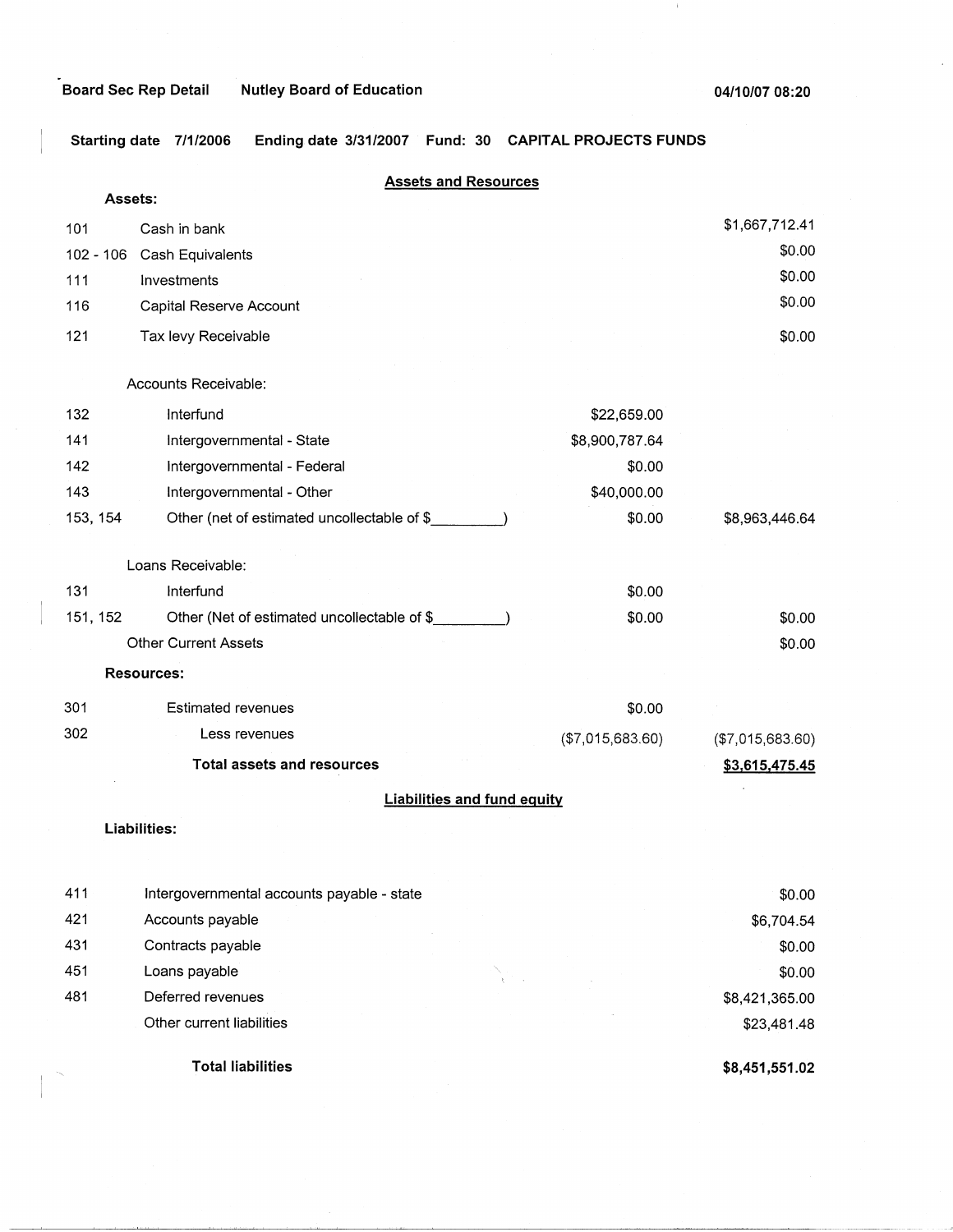**Starting date 7/1/2006 Ending date 3/31/2007 Fund: 30 CAPITAL PROJECTS FUNDS** 

#### **Fund Balance:**

Appropriated: 753,754 Reserve for encumbrances Capital reserve account - July Add: Increase in capital reserve 761 604 307 309 762 751,752,76x 601 Less: Budgeted w/d from capital reserve eligible costs Less: Budgeted w/d from capital reserve excess costs Adult education programs Other reserves Appropriations \$16,419,603.57 602 (\$12,832,327.14) Less: Expenditures 770 303 **Encumbrances** Total appropriated Unappropriated: Fund balance, July 1 Budgeted fund balance Total fund balance (\$3,222,358.41) (\$16,054,685.55) **Total liabilities and fund equity Recapitulation of Budgeted Fund Balance:**  \$3,222,358.41 \$0.00 \$0.00 \$0.00 \$0.00 \$0.00 \$13,393,710.66 \$364,918.02 \$16,980,987.09 (\$21,232,162.72) (\$584,899.94) \$0.00 (\$4,836,075.57) **\$3,615,475.45** 

|                                    | <b>Budgeted</b>   | <b>Actual</b>     | Variance       |
|------------------------------------|-------------------|-------------------|----------------|
| Appropriations                     | \$16,419,603.57   | \$16,054,685.55   | \$364,918.02   |
| Revenues                           | \$0.00            | (\$7,015,683.60)  | \$7,015,683.60 |
| Subtotal                           | \$16,419,603.57   | \$9,039,001.95    | \$7,380,601.62 |
| Change in capital reserve account: |                   |                   |                |
| Plus - Increase in reserve         | \$0.00            | \$0.00            | \$0.00         |
| Less - Withdrawal from reserve     | \$0.00            | \$0.00            |                |
| Subtotal                           | \$16,419,603.57   | \$9,039,001.95    | \$7,380,601.62 |
| Less: Adjustment for prior year    | (\$15,834,703.63) | (\$15,834,703.63) |                |
| Budgeted fund balance              | \$584,899.94      | (\$6,795,701.68)  | \$7,380,601.62 |

%%4,899.9

Board Secretary

 $4/4/67$ 

Date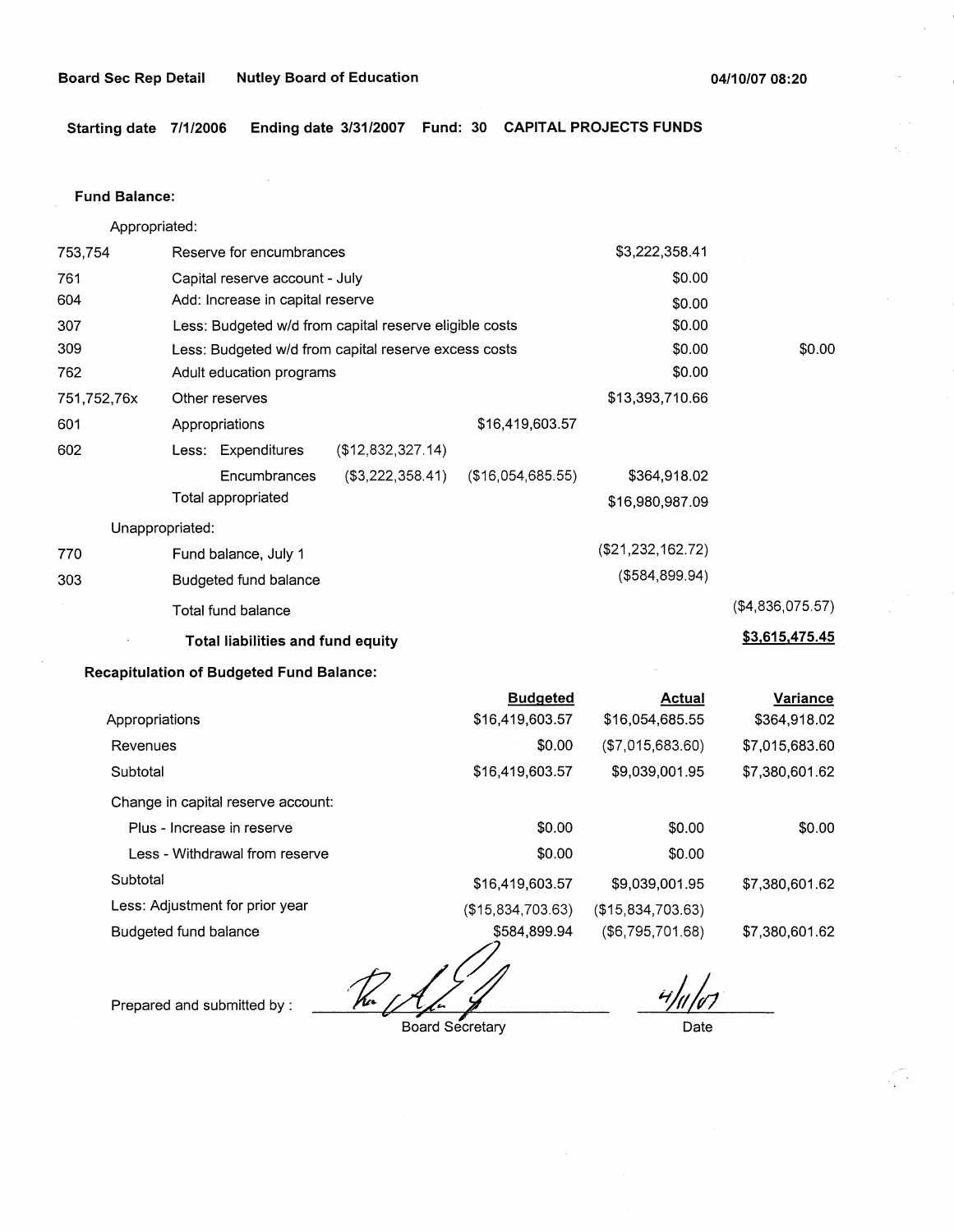$\left\vert 1\right\rangle$ 

**Starting date 7/1/2006 Ending date 3/31/2007 Fund: 40 DEBT SERVICE FUNDS** 

## **Assets and Resources**

| Assets:  |                                             |                  |               |
|----------|---------------------------------------------|------------------|---------------|
| 101      | Cash in bank                                |                  | (\$18,204.38) |
|          | 102 - 106 Cash Equivalents                  |                  | \$0.00        |
| 111      | Investments                                 |                  | \$0.00        |
| 116      | Capital Reserve Account                     |                  | \$0.00        |
| 121      | Tax levy Receivable                         |                  | \$0.00        |
|          | Accounts Receivable:                        |                  |               |
| 132      | Interfund                                   | \$21,747.60      |               |
| 141      | Intergovernmental - State                   | \$0.00           |               |
| 142      | Intergovernmental - Federal                 | \$0.00           |               |
| 143      | Intergovernmental - Other                   | \$0.00           |               |
| 153, 154 | Other (net of estimated uncollectable of \$ | \$0.00           | \$21,747.60   |
|          | Loans Receivable:                           |                  |               |
| 131      | Interfund                                   | \$0.00           |               |
| 151, 152 | Other (Net of estimated uncollectable of \$ | \$0.00           | \$0.00        |
|          | <b>Other Current Assets</b>                 |                  | \$0.00        |
|          | <b>Resources:</b>                           |                  |               |
| 301      | <b>Estimated revenues</b>                   | \$1,279,362.00   |               |
| 302      | Less revenues                               | (\$1,279,329.00) | \$33.00       |
|          | <b>Total assets and resources</b>           |                  | \$3,576.22    |
|          | <b>Liabilities and fund equity</b>          |                  |               |
|          | Liabilities:                                |                  |               |
| 101      | Cash in bank                                |                  | (\$18,204.38) |
| 411      | Intergovernmental accounts payable - state  |                  | \$0.00        |
| 421      | Accounts payable                            |                  | \$0.00        |
| 431      | Contracts payable                           |                  | \$0.00        |
| 451      | Loans payable                               |                  | \$0.00        |
| 481      | Deferred revenues                           |                  | \$0.00        |
|          | Other current liabilities                   |                  | \$0.00        |
|          | <b>Total liabilities</b>                    |                  | \$0.00        |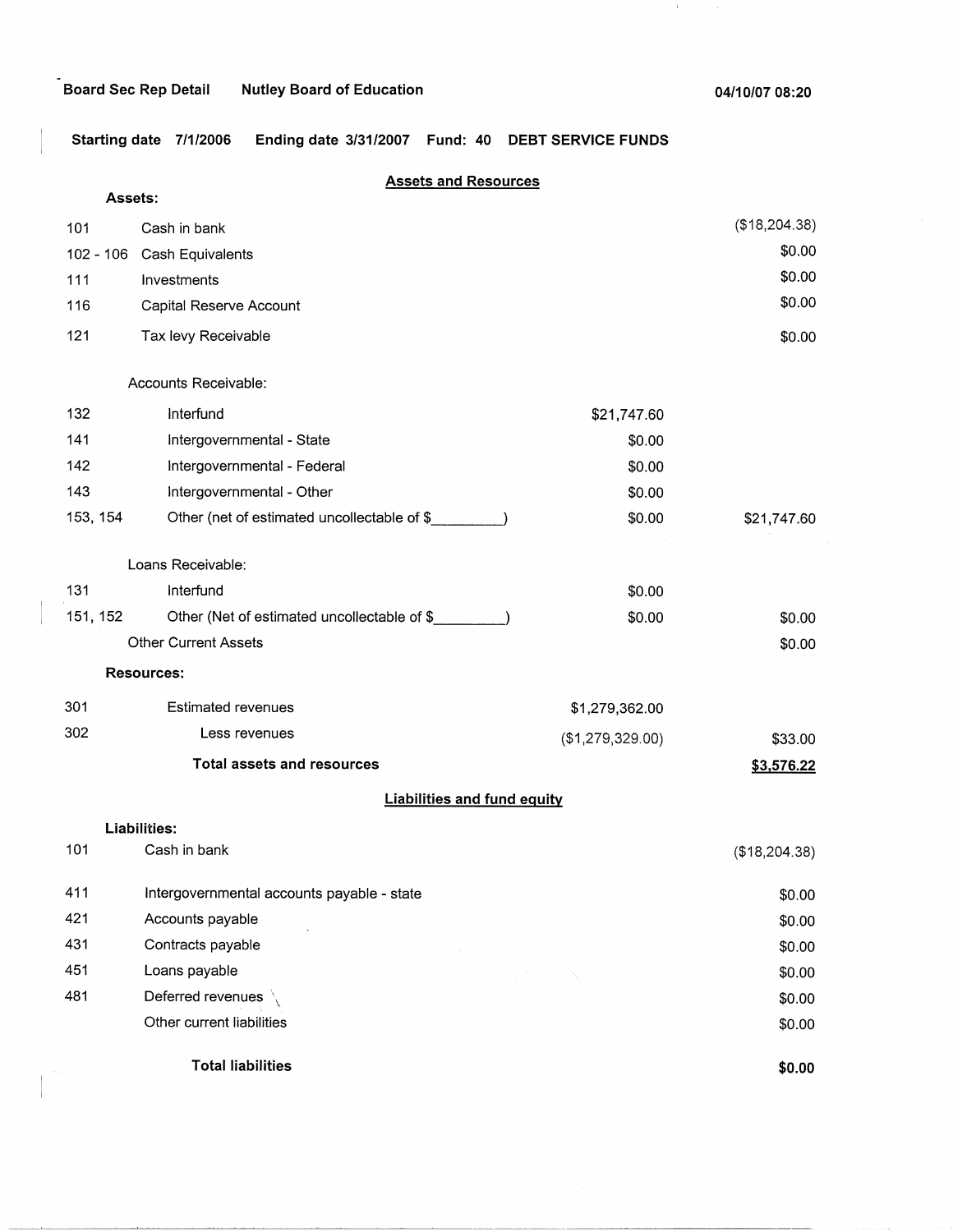**Starting date 7/1/2006 Ending date 3/31/2007 Fund: 40 DEBT SERVICE FUNDS** 

### **Fund Balance:**

Appropriated:

| 753,754         | Reserve for encumbrances                               |                  | \$3,575.00    |            |
|-----------------|--------------------------------------------------------|------------------|---------------|------------|
| 761             | Capital reserve account - July                         |                  | \$0.00        |            |
| 604             | Add: Increase in capital reserve                       |                  | \$0.00        |            |
| 307             | Less: Budgeted w/d from capital reserve eligible costs |                  | \$0.00        |            |
| 309             | Less: Budgeted w/d from capital reserve excess costs   |                  | \$0.00        | \$0.00     |
| 762             | Adult education programs                               |                  | \$0.00        |            |
| 751,752,76x     | Other reserves                                         |                  | \$0.00        |            |
| 601             | Appropriations                                         | \$1,294,617.00   |               |            |
| 602             | Less: Expenditures<br>(\$1,291,041.00)                 |                  |               |            |
|                 | (\$3,575.00)<br>Encumbrances                           | (\$1,294,616.00) | \$1.00        |            |
|                 | Total appropriated                                     |                  | \$3,576.00    |            |
| Unappropriated: |                                                        |                  |               |            |
| 770             | Fund balance, July 1                                   |                  | \$15,254.72   |            |
| 303             | Budgeted fund balance                                  |                  | (\$15,255.00) |            |
|                 | Total fund balance                                     |                  |               | \$3,575.72 |
|                 | <b>Total liabilities and fund equity</b>               |                  |               | \$3,575.72 |

# **Recapitulation of Budgeted Fund Balance:**

|                                    | <b>Budgeted</b>  | <b>Actual</b>    | Variance  |
|------------------------------------|------------------|------------------|-----------|
| Appropriations                     | \$1,294,617.00   | \$1,294,616.00   | \$1.00    |
| Revenues                           | (\$1,279,362.00) | (\$1,279,329.00) | (\$33.00) |
| Subtotal                           | \$15,255.00      | \$15,287.00      | (\$32.00) |
| Change in capital reserve account: |                  |                  |           |
| Plus - Increase in reserve         | \$0.00           | \$0.00           | \$0.00    |
| Less - Withdrawal from reserve     | \$0.00           | \$0.00           |           |
| Subtotal                           | \$15,255.00      | \$15,287.00      | (\$32.00) |
| Less: Adjustment for prior year    | \$0.00           | \$0.00           |           |
| Budgeted fund balance              | \$15,255.00      | \$15,287.00      | (\$32.00) |
|                                    |                  |                  |           |

Budgeted fund balance \$15,255.00<br>Prepared and submitted by : <u>The compared and submitted</u> by : **the compared Secretary** 

Board Secretary

*1/rJ1* 

Date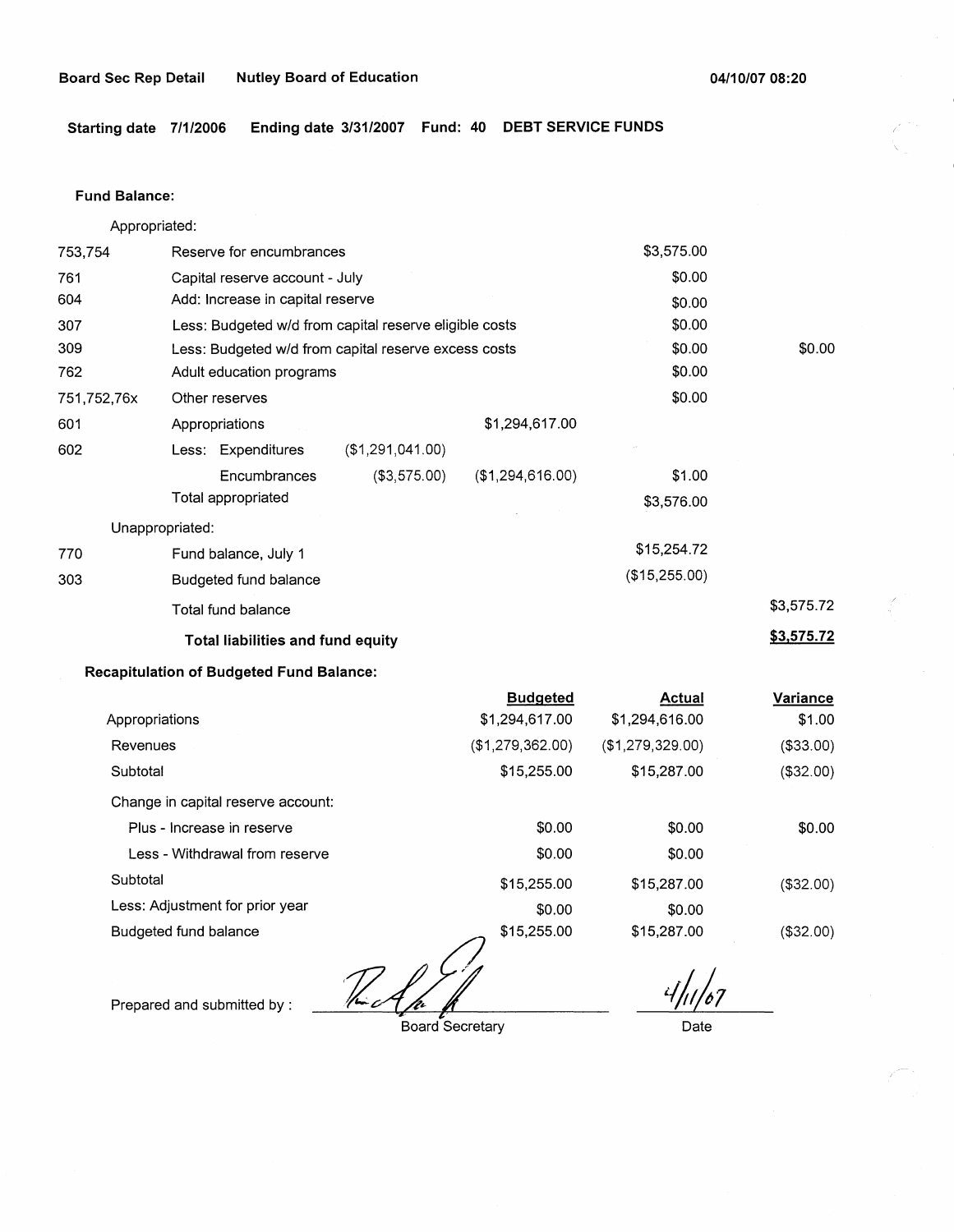$\mathcal{A}^{\prime}$ 

**Starting date 7/1/2006 Ending date 3/31/2007 Fund: 50 ENTERPRISE FUND** 

|          | <b>Assets and Resources</b>                           |                  |                  |
|----------|-------------------------------------------------------|------------------|------------------|
|          | Assets:                                               |                  |                  |
| 101      | Cash in bank                                          |                  | (\$108,228.88)   |
|          | 102 - 106 Cash Equivalents                            |                  | \$592.00         |
| 111      | Investments                                           |                  | \$0.00           |
| 116      | Capital Reserve Account                               |                  | \$0.00           |
| 121      | Tax levy Receivable                                   |                  | \$0.00           |
|          | Accounts Receivable:                                  |                  |                  |
| 132      | Interfund                                             | \$0.00           |                  |
| 141      | Intergovernmental - State                             | \$4,792.02       |                  |
| 142      | Intergovernmental - Federal                           | (\$5,887.30)     |                  |
| 143      | Intergovernmental - Other                             | \$468.72         |                  |
| 153, 154 | Other (net of estimated uncollectable of \$           | \$8,146.72       | \$7,520.16       |
|          | Loans Receivable:                                     |                  |                  |
| 131      | Interfund                                             | \$0.00           |                  |
| 151, 152 | Other (Net of estimated uncollectable of \$_________) | \$0.00           | \$0.00           |
|          | <b>Other Current Assets</b>                           |                  | \$15,874.03      |
|          | <b>Resources:</b>                                     |                  |                  |
| 301      | <b>Estimated revenues</b>                             | \$0.00           |                  |
| 302      | Less revenues                                         | ( \$414, 870.29) | (\$414,870.29)   |
|          | <b>Total assets and resources</b>                     |                  | ( \$499, 112.98) |
|          | <b>Liabilities and fund equity</b>                    |                  |                  |
|          | <b>Liabilities:</b>                                   |                  |                  |
| 101      | Cash in bank                                          |                  | (\$108,228.88)   |
| 411      | Intergovernmental accounts payable - state            |                  | \$0.00           |
| 421      | Accounts payable                                      |                  | \$0.00           |
| 431      | Contracts payable                                     |                  | \$0.00           |
| 451      | Loans payable                                         |                  | \$0.00           |
| 481      | Deferred revenues                                     |                  | \$0.00           |
|          | Other current liabilities                             |                  | \$32,116.50      |
|          | <b>Total liabilities</b>                              |                  | \$32,116.50      |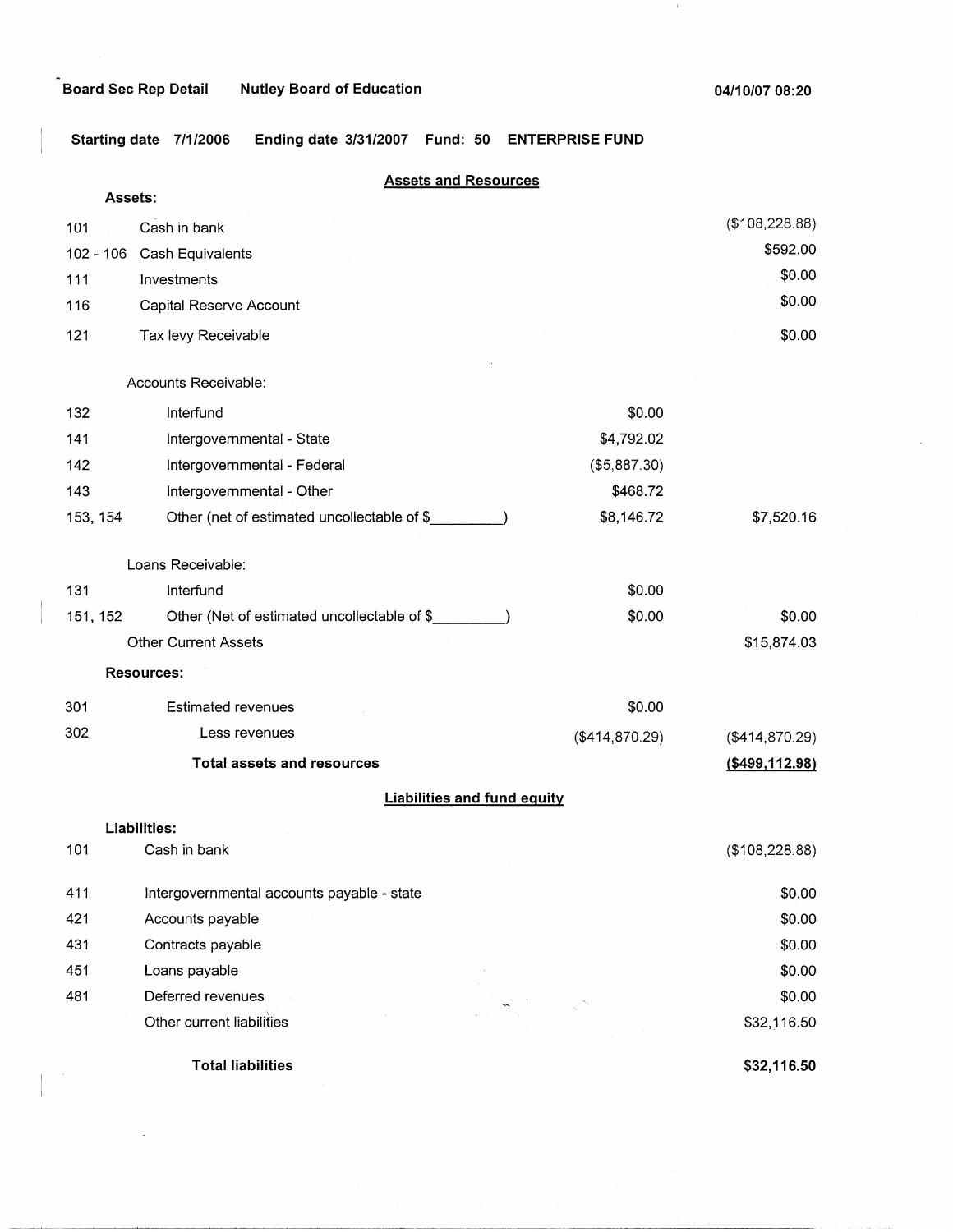**Starting date 7/1/2006 Ending date 3/31/2007 Fund: 50 ENTERPRISE FUND** 

#### **Fund Balance:**

753,754 761 604 Appropriated: Reserve for encumbrances Capital reserve account - July Add: Increase in capital reserve 307 309 762 751,752,76x 601 Less: Budgeted w/d from capital reserve eligible costs Less: Budgeted w/d from capital reserve excess costs Adult education programs 602 770 303 Other reserves Appropriations Less: Expenditures **Encumbrances** Total appropriated Unappropriated: Fund balance, July 1 Budgeted fund\_ balance Total fund balance (\$581,836.11) (\$233,087.44) \$984,247.43 (\$814,923.55) **Total liabilities and fund equity Recapitulation of Budgeted Fund Balance:**  \$233,087.44 \$0.00 \$0.00 \$0.00 \$0.00 \$0.00 \$0.00 \$169,323.88 \$402,411.32 \$23,543.13 (\$957,183.93) \$0.00 (\$531,229.48) **(\$499,112.98)** 

|                                    | <b>Budgeted</b>   | <b>Actual</b>  | <b>Variance</b> |
|------------------------------------|-------------------|----------------|-----------------|
| Appropriations                     | \$984,247.43      | \$814,923.55   | \$169,323.88    |
| Revenues                           | \$0.00            | (\$414,870.29) | \$414,870.29    |
| Subtotal                           | \$984,247.43      | \$400,053.26   | \$584,194.17    |
| Change in capital reserve account: |                   |                |                 |
| Plus - Increase in reserve         | \$0.00            | \$0.00         | \$0.00          |
| Less - Withdrawal from reserve     | \$0.00            | \$0.00         |                 |
| Subtotal                           | \$984,247.43      | \$400,053.26   | \$584,194.17    |
| Less: Adjustment for prior year    | (\$27,063.50)     | (\$27,063.50)  |                 |
| Budgeted fund balance              | \$957,183.93<br>ᄼ | \$372,989.76   | \$584,194.17    |

*72d,/k* 

Board Secretary

*,;/,J,1*  **∶-∕**<br>Date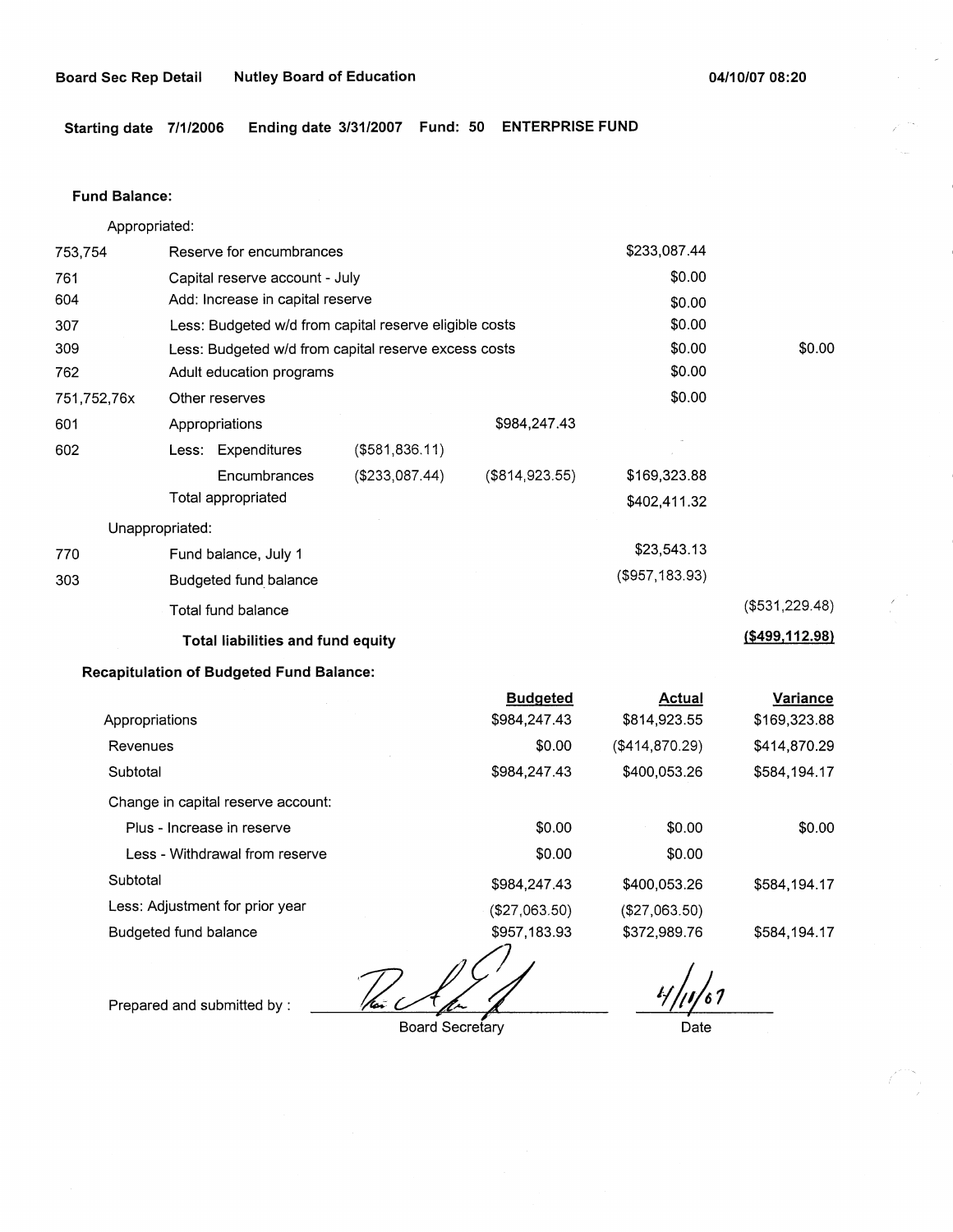**04/10/07 08:20** 

 $\pm$ 

**Starting date 7/1/2006 Ending date 3/31/2007 Fund: 55 EXTENDED DAY** 

| <b>Assets and Resources</b> |                                             |                |                 |
|-----------------------------|---------------------------------------------|----------------|-----------------|
| Assets:                     |                                             |                |                 |
| 101                         | Cash in bank                                |                | \$92,562.64     |
| 102 - 106                   | Cash Equivalents                            |                | \$500.00        |
| 111                         | Investments                                 |                | \$0.00          |
| 116                         | Capital Reserve Account                     |                | \$0.00          |
| 121                         | Tax levy Receivable                         |                | \$0.00          |
|                             | Accounts Receivable:                        |                |                 |
| 132                         | Interfund                                   | \$38,836.94    |                 |
| 141                         | Intergovernmental - State                   | \$0.00         |                 |
| 142                         | Intergovernmental - Federal                 | \$0.00         |                 |
| 143                         | Intergovernmental - Other                   | \$0.00         |                 |
| 153, 154                    | Other (net of estimated uncollectable of \$ | \$0.00         | \$38,836.94     |
|                             | Loans Receivable:                           |                |                 |
| 131                         | Interfund                                   | \$0.00         |                 |
| 151, 152                    | Other (Net of estimated uncollectable of \$ | \$0.00         | \$0.00          |
|                             | <b>Other Current Assets</b>                 |                | \$0.00          |
|                             | <b>Resources:</b>                           |                |                 |
| 301                         | <b>Estimated revenues</b>                   | \$0.00         |                 |
| 302                         | Less revenues                               | (\$443,962.89) | (\$443,962.89)  |
|                             | <b>Total assets and resources</b>           |                | ( \$312,063.31) |
|                             | <b>Liabilities and fund equity</b>          |                |                 |

## **Liabilities:**

I

| 411 | Intergovernmental accounts payable - state |    | \$0.00       |
|-----|--------------------------------------------|----|--------------|
| 421 | Accounts payable                           |    | \$0.00       |
| 431 | Contracts payable                          |    | \$0.00       |
| 451 | Loans payable                              | A. | \$0.00       |
| 481 | Deferred revenues                          |    | \$0.00       |
|     | Other current liabilities                  |    | \$183,840.66 |
|     |                                            |    |              |

**Total liabilities** 

**\$183,840.66**